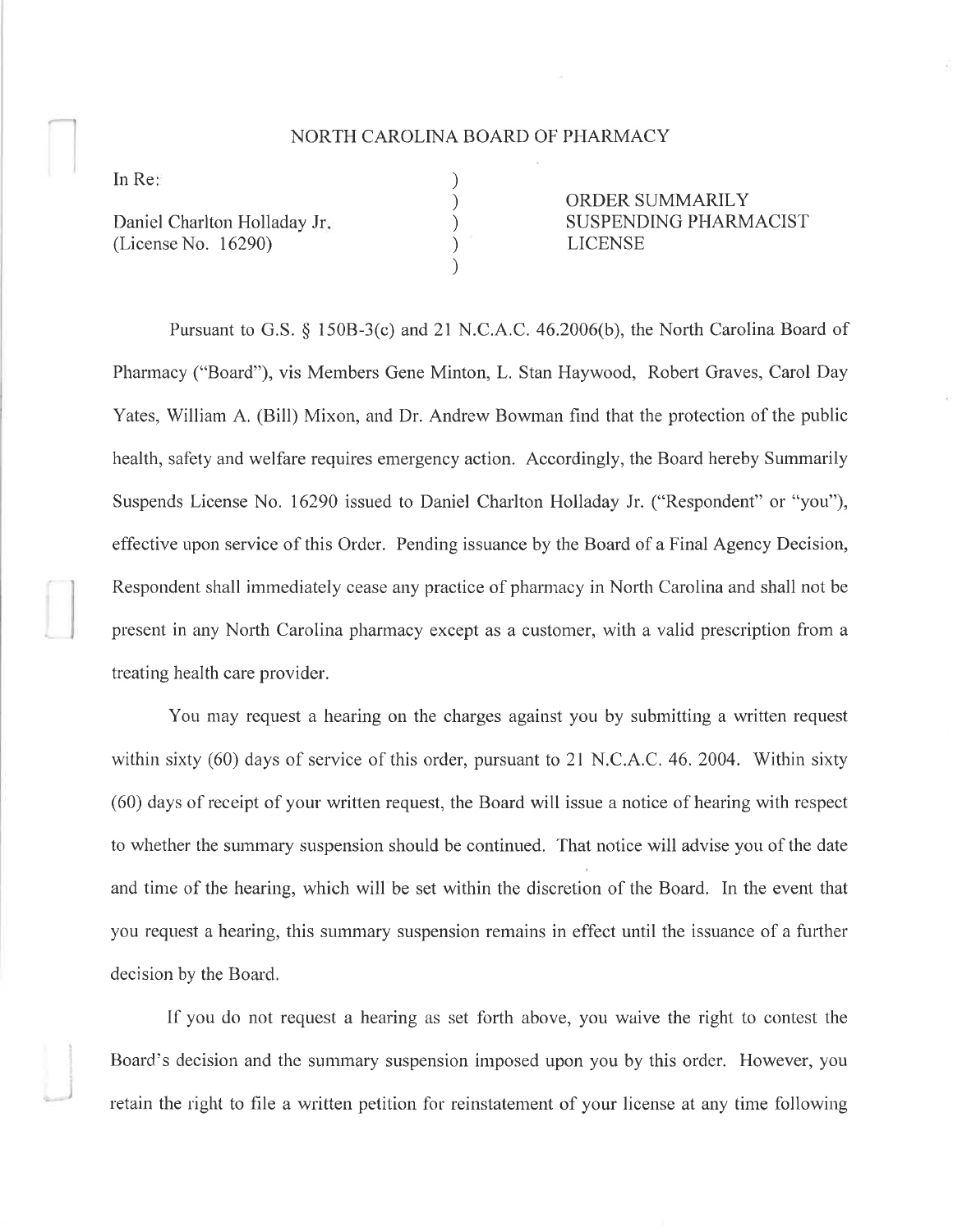this order. The Board will set a hearing at a time and place within its discretion and will rule on the petition for reinstatement, in its discretion, under its duty to consider the public health, safety and welfare.

By Order of the Board, this  $\sqrt{\frac{\omega}{\omega}}$  day of  $\sqrt{\frac{\omega}{\omega}}$ , 2016.

Ļ

NORTH CAROLINA BOARD OF PHARMACY

dy follo

Jack W. Campbell, IV Executive Director